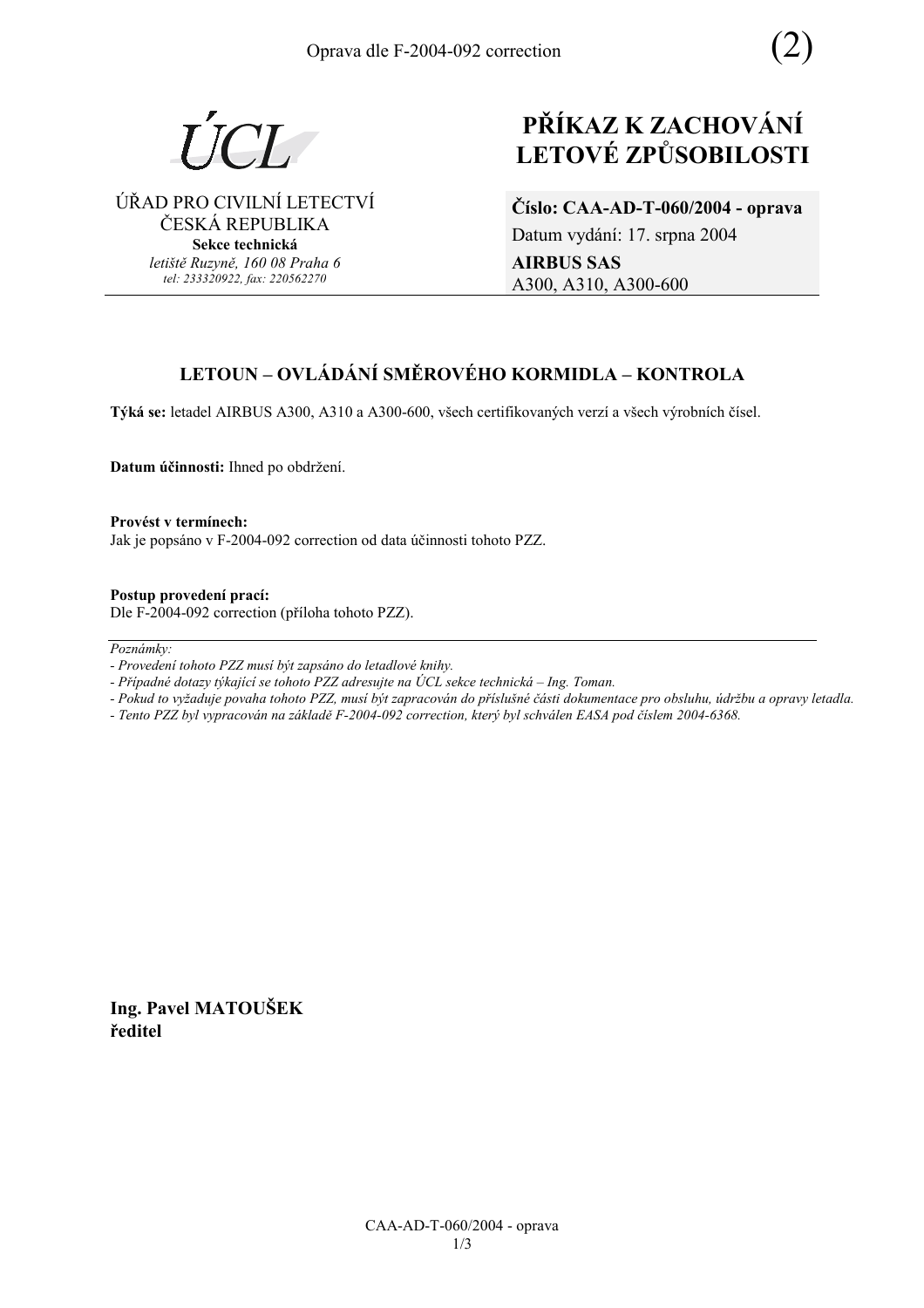#### **DGAC AD No.: F-2004-092**

AD replaced: 96-242-208, cancelled by its Revision 3

June 23, 2004 Correction of August 04, 2004

#### **AIRBUS SAS A300, A310, A300-600**

Type certificate(s) No.: 72 TCDS No.: 145 ATA chapter: 27, 55

This AD is published by the DGAC on behalf of EASA, the Primary Airworthiness Authority for the affected product.

#### **Flight controls - Rudder servo control de-synchronization**

#### **1. EFFECTIVITY:**

A300, A310 and A300-600 AIRBUS aircraft, all certified models and all serial numbers.

#### **2. REASONS:**

The aim of this Airworthiness Directive (AD) is to detect and prevent all rudder servo control desynchronizations the consequences of which could be:

- structural fatigue associated with opposing stresses,

- in combination with an engine failure and loss of the associated hydraulic system, a degradation in the aircraft handling quality.

This AD which replaces AD 96-242-208 is issued further to recent incidents encountered in service on the aircraft of the wide body fleet the analysis of which has evidenced new de-synchronization causes. New associated de-synchronization detection actions concerning especially the systems (ATA 27) are introduced in AIRBUS Service Bulletin (SB):

A300-27-0188 Revision 5 A310-27-2082 Revision 5 A300-27-6036 Revision 8

The associated ATA 55 structural inspection philosophy has also been reviewed.

All of these measures (ATA 27 and ATA 55 SBs) are rendered mandatory by this AD.

#### **3. MANDATORY ACTIONS AND COMPLIANCE TIMES:**

3.1. Within 700 flight hours following the effective date of this AD or within 1,300 flight hours following the last inspection conducted within the scope of AD 96-242-208 whichever occurs first, accomplish the instructions of SB A300-27-0188 Revision 5 or A310-27-2082 Revision 5 or A300-27-6036 Revision 8 and, according to the results, perform the structural inspections if necessary in accordance with the instructions of SB A300-55-044 Revision 3 or A310-55-2026 Revision 2 or A300-55-6023 Revision 5.

3.2. Repeat the instructions of paragraph 3.1. above at intervals not exceeding 1,300 flight hours.

#### **4. REFERENCE DOCUMENTS:**